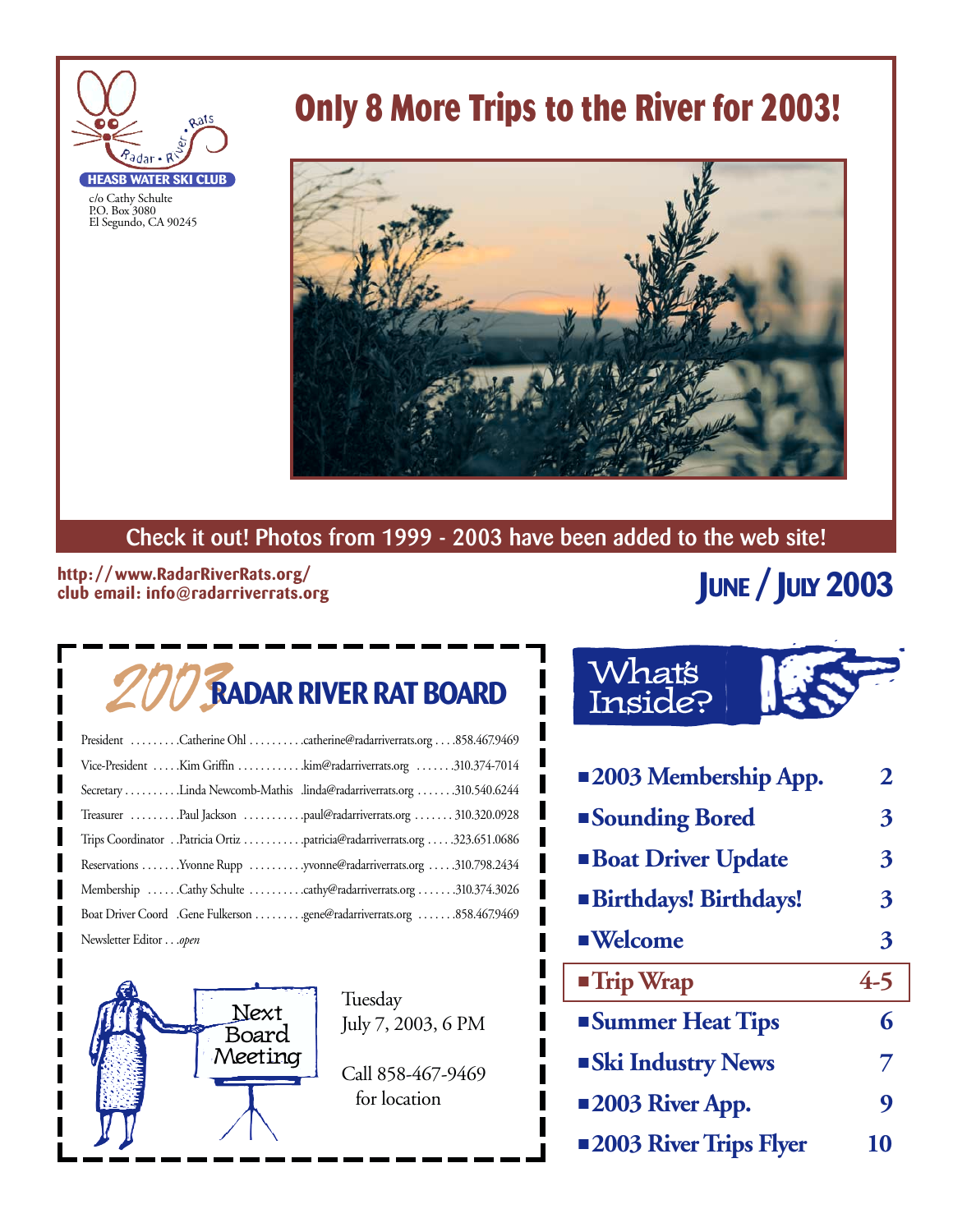## **2003 HEASB Water Ski Club Membership Application**

**Please, ONE application form per membership type (Individual or Family)**

| Name(s):                                                            |                                                                                                                                                                |
|---------------------------------------------------------------------|----------------------------------------------------------------------------------------------------------------------------------------------------------------|
|                                                                     |                                                                                                                                                                |
|                                                                     | Fax: $( )$                                                                                                                                                     |
|                                                                     | Emergency: ( ) ________________                                                                                                                                |
|                                                                     |                                                                                                                                                                |
|                                                                     | ** Note — Email will be the tool used for most of our communication with members. Please print clearly.                                                        |
|                                                                     |                                                                                                                                                                |
| The membership year is from April 1 through March 31.               |                                                                                                                                                                |
| Please check (ONE only) the type of membership that applies to you: |                                                                                                                                                                |
| \$30.00 Single Membership                                           |                                                                                                                                                                |
|                                                                     | \$70.00 <b>Family Membership</b> (three or more skiers at same address and includes skiing kids under 18)                                                      |
|                                                                     |                                                                                                                                                                |
|                                                                     | Deduct \$10/individual or \$20/family if you supply a valid email address for electronic newsletters                                                           |
|                                                                     | There is no membership fee for a non-skiing child under the age of 12.<br>However, ALL skiers must be members, regardless of age.                              |
|                                                                     | Submit application with your check payable to HEASB WATER SKI CLUB by mail to:<br>Cathy Schulte, P.O. Box 3080, El Segundo, CA 90245                           |
|                                                                     | This form must be sent to Cathy. DO NOT send this application with your trip reservation or<br>both will be returned, which will affect your trip reservation. |
|                                                                     | We are always looking for volunteers. I may be interested in helping run the club: Yes ________ No________                                                     |
|                                                                     | I would like to volunteer / suggest / comment: _________________________________                                                                               |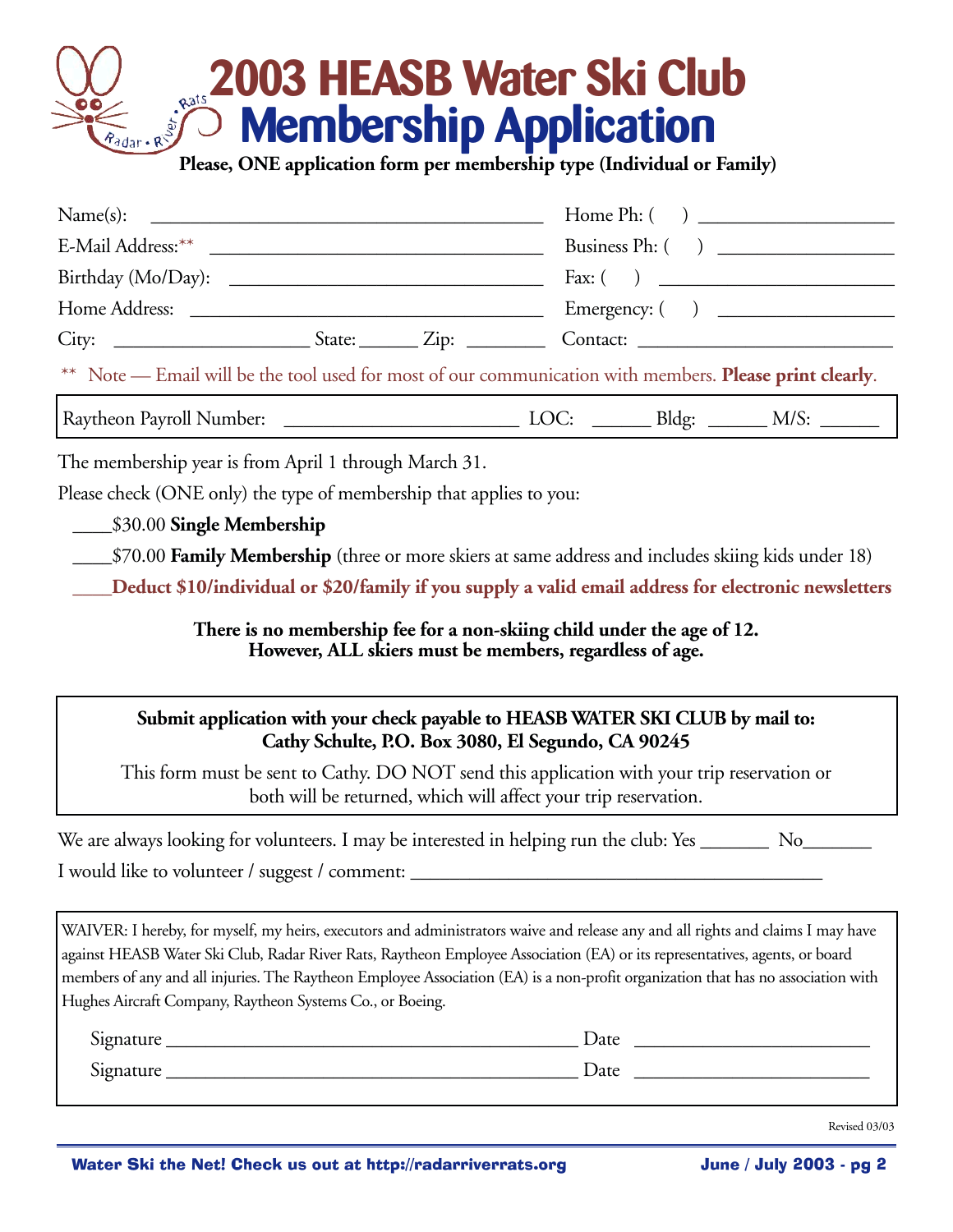

Both trips to the river in June were great. The first one was really hot. The second was very cool with gentle cool breezes (i.e., the river was blown out most of the weekend). We had a great time anyway.

Only 8 trips remaining in 2003! Now is the time to mark those calendars and get your reservations in. At \$89 a person for food, drink, water skiing and camping, our club trips are a bloody bargain.

At the moment, **Maury Adler** and **Pam Malouf** have reserved two dates at Thompson's Ski Ranch – July 19 and August 16. Gas prices are up and the cost to rent the lake has gone up once again so they are figuring cost will be about \$75 per person. You can contact Pam at pamedit@aol.com. ■

## **Boat Driver UPDATE**

*by Gene Fulkerson*

#### Boat Driver Assignments—

The season is off to a great start. I have a new ski and as soon as I get the bindings squared away I will be out there ripping it up. It's really fast.

**We need boat drivers!** We have three from last year — **Catherine Ohl, Mark Mathis** and **Paul Jackson**. We might have **Jim Hess** joining the queue soon. If you, or anyone you know, has a boat appropriate for water skiing, please call me at 858-467-9469 or email me at gene@pacificrimalliance.org.

The queue now stands at **Paul Jackson, Mark Mathis** and **Catherine Ohl**. All three have driven once and Catherine will be driving on the July 11-13 trip.  $\blacksquare$ 

## **HAPPY BIRTHDAY TOYOU... HAPPY BIRTHDAY TOYOU...**

*July*

#### *June*

Brian Henderson 6/5 Craig Henderson 6/13 Dennis Mc Mullin 6/14 Paul Jackson 6/15

Carl Palczewski 7/6 Kyoko Ito 7/13 Dennis Leon 7/23 Janice Hess 7/29



## **NEW AND RENEWING MEMBERS NEW AND RENEWING MEMBERS**

Simone Beaudoin Cristina Cardenas Ashley Clark Trudy Ferris Gene Fulkerson Jayne Glodowski Brian Henderson Craig Henderson Kelly Henderson Kent Henderson

Marie Henderson Danielle Hess Janice Hess Jim Hess Kyoko Ito Brian Jackson Carmen Jackson Paul Jackson Betty Jeffery Jim Jeffery

Agnes Johnson Mickey Klinger Steve Klinger Dennis Leon Marco Marquina Jordyn Mathis Mark Mathis Michelle Mathis Dennis Mc Mullin Linda Newcomb - Mathis

Catherine Ohl Patricia Ortiz Carl Palczewski Cathy Schulte Jarica Schulte Jami Thibault Ashley Thompson Courtney Thompson Stephanie Thompson Katie Wilhite

**Check it out! Photos from 1999 - 2003 have been added to the web site!**

Water Ski the Net! Check us out at http://radarriverrats.org **June / July 2003** - pg 3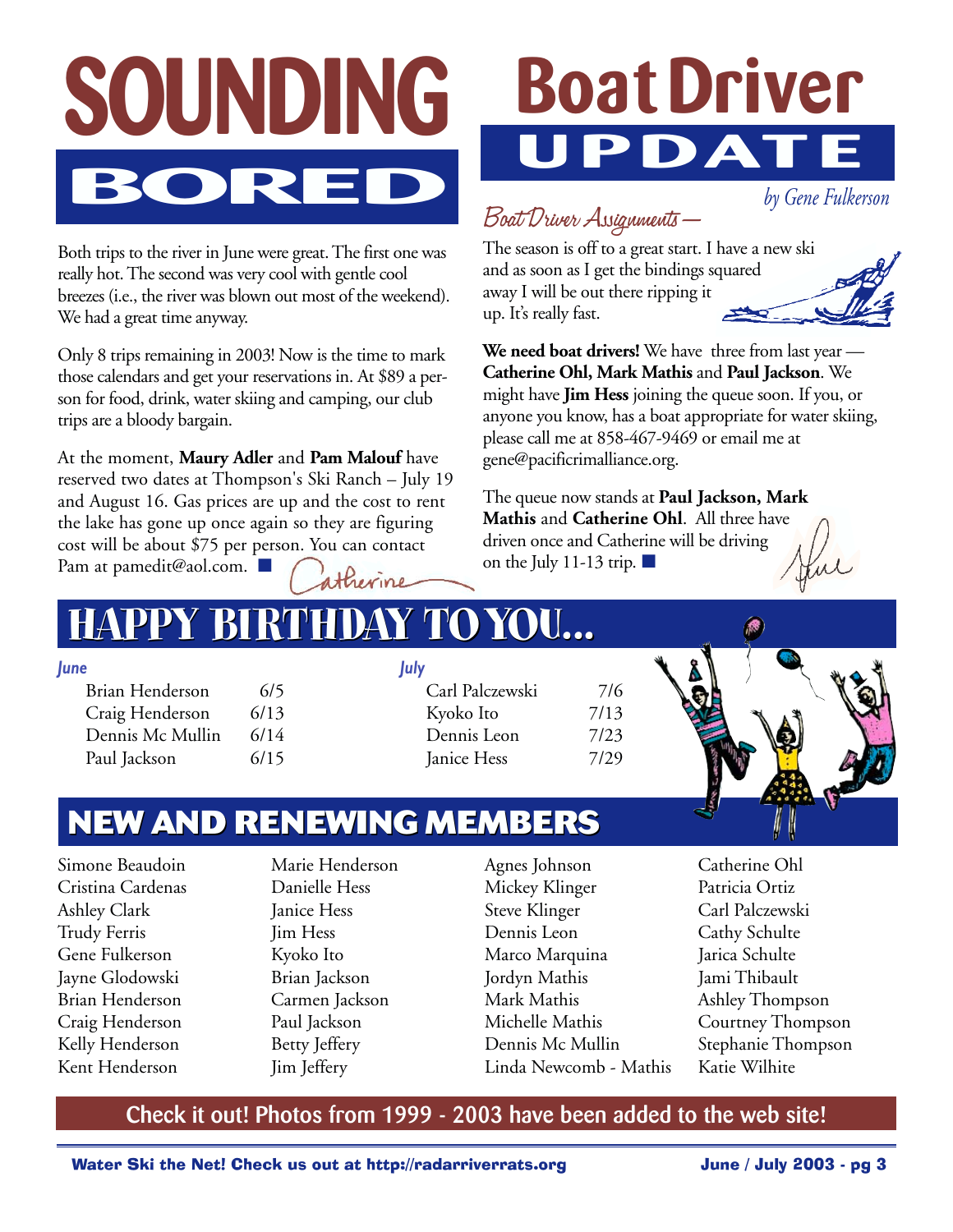## **Summer Points Schedule**

Ever since they put hook ups on the points at Park Moabi, we've had trouble scheduling Point 7 on a regular basis. Below is the schedule of the points we have to date. We are waited-listed for Point 7 on the trips were where are some place else. Keep this reference handy and be sure to double check the point assignment when Patricia calls you for your carpools.

August 8 Point 10 August 22 Point 5 September 5 Point 7 September 19 Point 7 October 3 Point 9 → October 17 Point 9

July 11 Point 7 July 25 Point 7



*Jan & Jim Hess*



## **Trip Wrap — June 6-8, 2003**

#### *by Cathy Schulte & Gene Fulkerson, Photos by Mark Mathis*

The weather was perfect all weekend and the skiing was decent. **Paul Jackson** was our sole boat driver although **Catherine Ohl** and **Mark** & **Linda Mathis** were at the river on their maiden trips for the season and spent some of the weekend getting the kinks out of their boats. Kudos to Linda and Mark for doing a good portion of the kid runs.

**Brian Jackson, Kristine Aves, Courtney Thompson, Danielle Hess** and **Jordyn Mathis** had a great time building their "sandspa". Too bad the rising water washed it away by Sunday morning.

This trip was led by **Gene Fulkerson** and **Cathy Schulte**. Due to the experience of the group this trip, more or less, ran itself. Gene bought Bacardi flavored rums for happy hour which we drank out of these great mini martini glasses.

Dinner was Gene's chicken and pork specialities. Thanks to **Agnes Johnson**, **Trudi Ferris, Simone Beaudoin, Michelle Mathis** and **Jan Hess** for all their help with the meals. Special thanks to **Michelle Mathis** for helping prepare the dessert on Saturday night.

All the kids participated with the beginning of dinner cleanup for Saturday. They didn't make it all the way through, but their efforts were certainly appreciated.

**Jim** & **Betty Jeffery** and **Carmen Jackson** took up the slack after the kids quietly disappeared.

It seemed **Jim Hess** was always in the right spot at the right time, helping with whatever the rest of us could either not reach, open or lift. Thank you Jim! ■

*Cocktails*



*The girls in their "sand spa"*



*Cathy Schulte and the girls cooling off*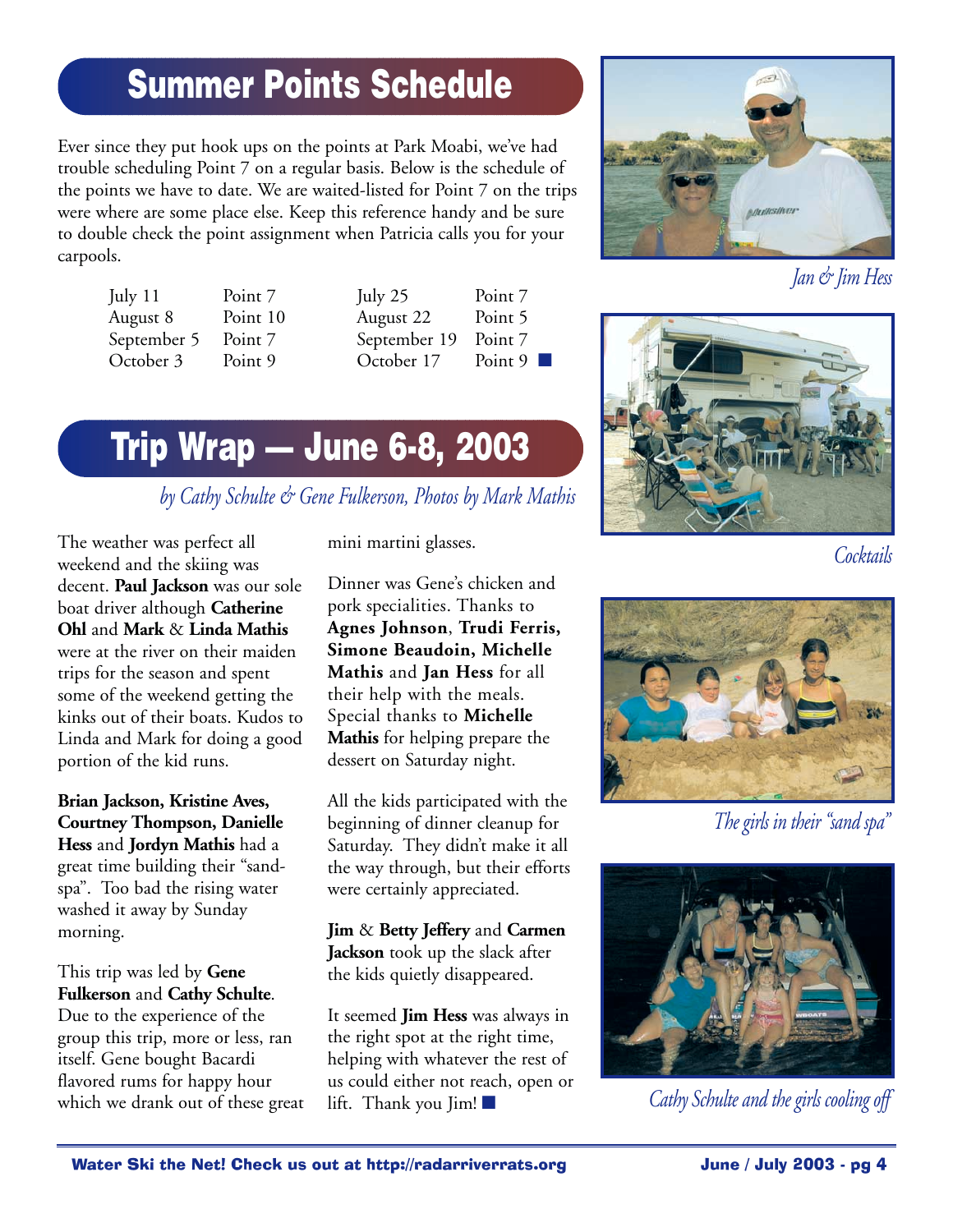## **Trip Wrap — June 20-22, 2003**

The weekend was unbelievably cool. **Gene Fulkerson** had bought an air conditioner for **Catherine Ohl'**s Yukon that he was dying to use. He did get it operating during the day on Saturday and managed an afternoon nap.

Catherine went to bed early on Saturday (she was beat from battling the wind). Gene thought it would be funny to borrow **Jim Hess**' toy theometer to calibrate Cath's body temperature. The air from the air condition was 53°, Cath's skin was 63° and the outside of the truck window was 70°. Boys and their toys!

The bad news was that the wind was blowing all weekend. We figured that **Dennis McMullin** and **Cristina Cardenas**, who didn't show up on Saturday, decided to keep gambling in Laughlin since the skiing looked to be junk. Unfortunately, their car actually broke down in Kingman. They showed up early Sunday, ready to ski.

**Mark Mathis** was the other official boat driver for the weekend. But since half the people didn't ski on Saturday, business was rather slow. **Paul Jackson** took care of the kids and they had a blast on the inner tube. **Randy Walker** brought his boat so that he could take the kids down the gorge for jumping and swimming.

For a change the boys outnumbered the girts. **Brian Jackson** brought his friend **Ryan** and they were joined by **Blase Walker**. **Jordyn Mathis** and **Courtney Thompson** were the only girls this time.

#### *by Gene Fulkerson*

Teens **Michelle Mathis** spent most of the weekend doing homework in their trailer while **Ashley Thompson** took advantage of the light load of skiers to get it some skiing and wake boarding. **Jarica Schulte** wake boarded so much on Saturday that she was too sore to go out on Sunday. Jarica looks great jumping the wake and doing fakies.

Some how **Betty** & **Jim Jeffrey** didn't get the message and ended up on point 7 for Friday night. The office was closed when they arrived but they found us okay Saturday.

**Craig Henderson** & **Jamie Thibault** brought new member, **Marco Marquina**, out for the first time. He hadn't skied in ages so he decided to tackle the wake board first. He did great on the board and then switched to the skis. Looks ready for a single.

Gene brought out more Bacardi product for the troops. He brought the young girls some Bacardi shirts. They loved them and helped Gene to serve drinks.

Dinner was great with chicken & pork. **Jim Jeffery** did a fab job on the potatoes. Other kitchen help included **Betty Jeffery, Linda Mathis, Cathy Schulte, Jan Hess, Stephanie Thompson, Carmen Jackson**.

**Maria Degnore** & Randy almost missed dinner because they took the boat out to try skiing. Word was that it really wasn't worth it. But they felt they had to try. ■



*Gene playing with the kids' animals*



*Our Bacardi Girls —Ashley, Maria, and in front Courtney & Jordyn*



*Welcome Back Dennis & Cristina*



*Stephanie Thompson & the Girls - Ashley and Courtney (with the tongue attitude)*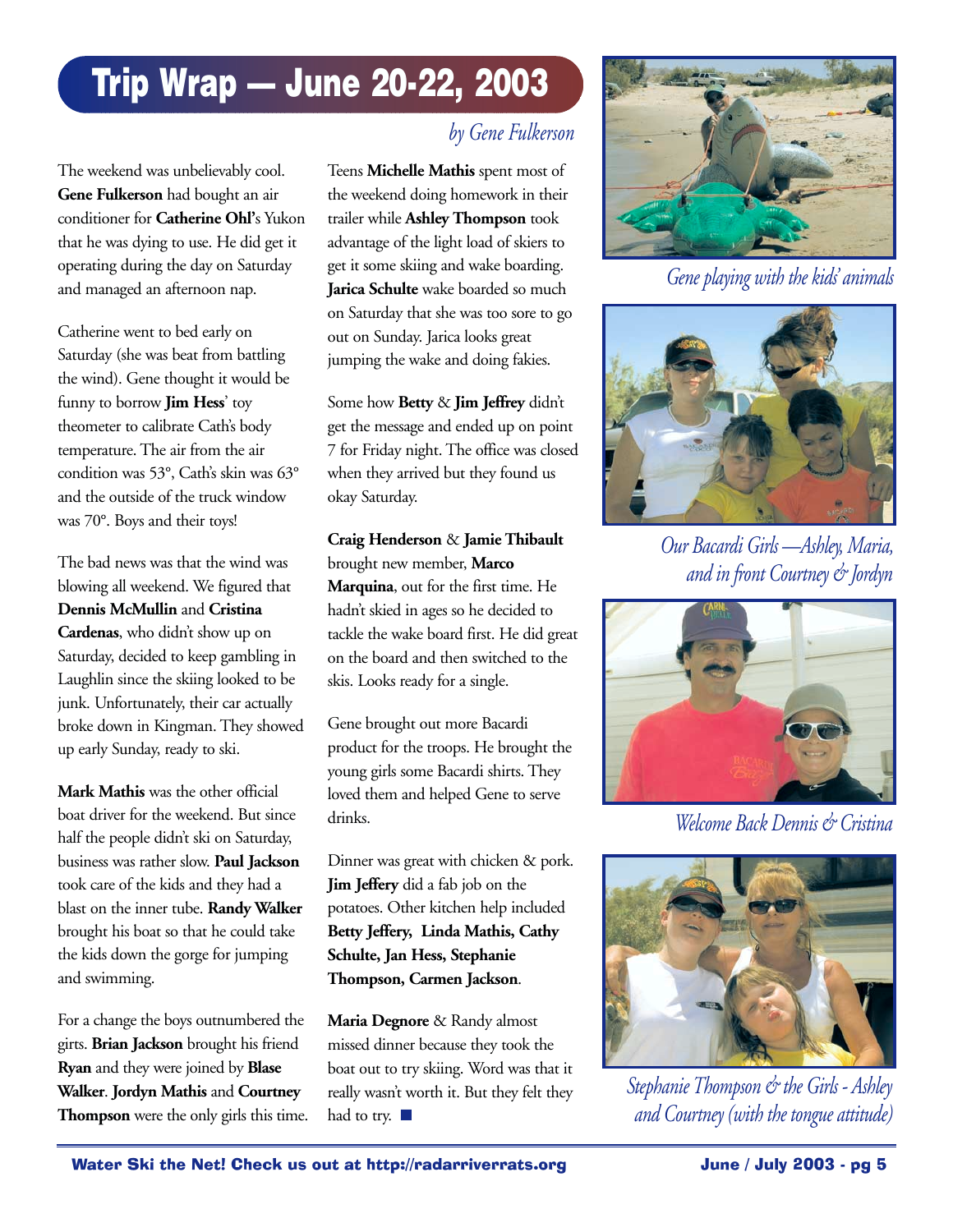## **HEALTH & FITNESS**

## **Summer Heat-Related Tips**

Warm weather means most of us are out in the heat of the day hard at work playing.

If the body does not cool properly the result could be a heat-related illness. The body has natural ways of keeping cool by letting heat escape through the skin and evaporating sweat.

#### **Prevention**

Here are some common sense things you should do to prevent heat-related illness. While everyone is at risk, the very young and very old are more suspectible.

#### Dress for the heat—

Wear lightweight, light-colored clothing as the lighter colors will reflect some of the sun's heat. Also wear a light colored hat.

#### Drink lots of water—

Carry water or juice with you and drink continuously even if you do not feel thirsty. Don't be fooled that alcohol and caffeine will hydrate you since they actually dehydrate the body.

#### Eat small meals—

Avoid foods that are high in protein which increase your metabolic rate and generate more body heat.

Take it easy—

If you must do strenuous activity, do it during the coolest part of the day, which is usually in the morning between 4 AM and 7 PM.

#### Take regular breaks—

If you must indulge in physical activity

on warm days, take time out to find a cool place and rest.

**Care**

#### Heat exhaustion—

• Get to a cooler place and rest in a comfortable position.

• Drink a half glass of cool water every 15 minutes. Do not drink too quickly. Do not drink liquids with alcohol or

caffeine in them. Loosen tight clothing.

• Apply cool, wet cloths such as towels or wet sheets.

#### $H$ entistroke $-$

- Heat stroke is a lifethreatening situation!
- Call your local emergency number.
- Move the person to a cooler place.
- Quickly cool the body. Wrap wet sheets around the body and fan it. Put ice packs on the body.
- Wrap ice in a cloth and place them on each of the victim's wrists and ankles, in the armpits and on the neck to cool the large blood vessels.
- Do not use rubbing alcohol because it closes the skin's pores and prevents heat loss.
- Watch for signals of breathing problems and make sure the airway is clear.
- Keep the person lying down.  $\blacksquare$



#### Stay Cool!

## **Skate for Fitness**

In-line skating is a great cardiovascular

workout, as it uses loads of energy and really gets your heart pumping. On top of that, you have to work to keep your balance, so you strengthen your core stabilizer muscles, which are responsible for your stomach and back muscles. Skating is also brilliant for toning your lower body, especially your thighs and buttocks.

It may look as though skating is about simply gliding along without much effort, but by varying your

speed and adding in new techniques you can get a good

Skating improves your balance, which means you'll be more agile when doing dayto-day



activities. Plus, blading once or twice a week adds variety to your exercise program, which helps you stay motivated to work out regularly.

Remember, during warm weather, exercise early in the day, do less than normal, and drink lots of fluids. ■

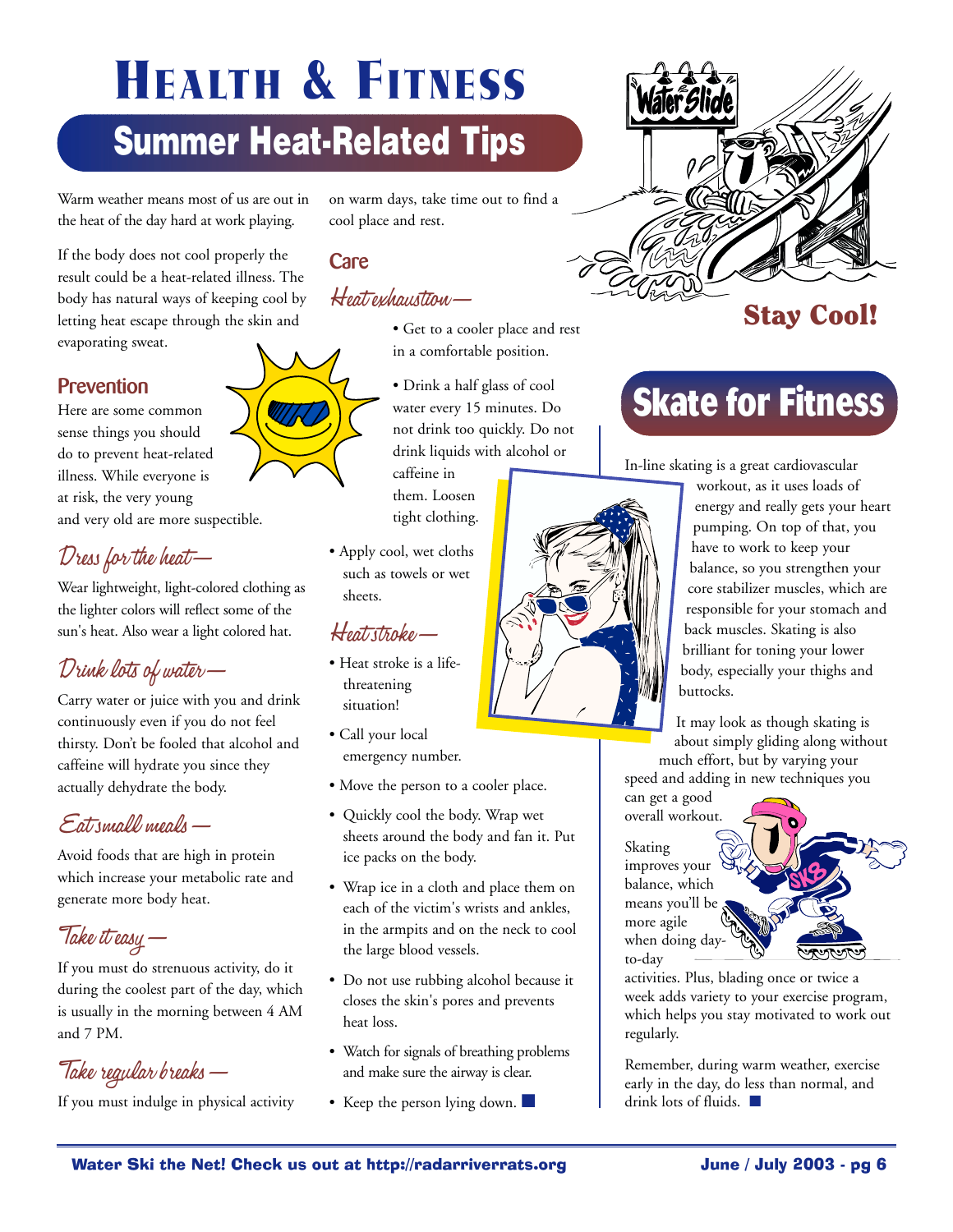### **PUBLIC AFFAIRS**

#### **2002-03 Rider Visits—**

Preliminary estimates for skier-rider visits for 2002-03 reached an estimated 57.6 million, topping the previous record of 57.3 million set in 2000-01. This preliminary number is subject to revision as more areas report their final numbers—including areas still open.

This result was achieved despite several obstacles the industry faced, ranging from below-average snow in the West, belowaverage temperatures in the East, a soft economy, and fears of war and terrorism.

On the strength of the past three seasons, this may mean that the industry has finally increased the number of participants.

#### **Mammoth Airport—**

A federal judge in San Francisco put a freeze on federal funding for an expansion of the Mammoth Yosemite Airport. The judge ruled that the Federal Aviation Administration (FAA) must prepare a full Environmental Impact Statement (EIS) before the airport can proceed with the expansion plan.

Frequent jetliner landings could affect wildlife, air and water quality, land use and traffic. It is not whether the airport expansion is good for the town or the region, but what are the environmental consequences of the airport.

The ruling could delay the project for a year or longer.

#### **Snowboarding's Poll—**

Each year, **Transworld Snowboarding** asks its reader to rate resorts in three categories. The winners for 2002 were: **Mammoth Mountain**, CA, for best pipe, **Snow Summit**, CA, for best terrain park and best overall mountain for snowboarding went to **Whistler/Blackcomb**, Canada.

#### **Terrain Parks— Dick Kun**,



president of the **Big Bear Mountain Resorts**, gave a presentation on the success of his two resorts (Big Bear & Snow Summit) among snowboarders. The reason for his great success in 2003, he quipped, was to be able to buy the area next door, make it into one giant terrain park, and reserve the other area for families.

To address liability issues, signage at Bear Mountain starts at the entrance and makes sure all visitors know that there are terrain features virtually everywhere. The area also states that there are alternate routes around them.

Kun concluded that he sees terrain enhancement as the way of the future– each run will have rolls, small jumps, and more.

**Converting First Evers—** There appears to be several ways to

#### *by Catherine Ohl*

both attract more first-timers and to convert them into regular participants. It should be noted that 15% of firsttimers are there for the love of action sports, while 70% are there for social reasons—that is, they were brought along by family and friends.

What strategies will help convert them? Tell them in advance what they need to know, such as what to wear and what to expect. Websites are great for describing "how to prepare for your first day out." Two sites are www.getskiing.net and www.getboarding.net.

#### **2010 Winter Olympics—**

**Vancouver, B.C**., was recently awarded the 2010 Winter Olympics by the International Olympic Committee. The Games are expected to be a boon for **Whistler/Blackcomb**, which is scheduled to be the site of the alpine, nordic, bobsled, luge, skeleton and Paralympic events.

Snowboarding and freestyle skiing events are scheduled for **Cypress Mountain**, in West Vancouver. Vancouver itself will be the site of the ice events and opening and closing ceremonies.

The organizers will establish athlete villages both in Vancouver and Whistler<sup>1</sup>

## **UNITED BOARDING MADE EASIER**

In an effort to improve their service, United® has created a new boarding process for all their flights. It will simplify and speed up boarding, and enable elite customers to continue to enjoy early boarding privileges. This new process began June 10<sup>th</sup> across most of United's system.

#### How it Works—

• Boarding for United First® and United Business® remains the same.

- Global Services members may board at any time.
- United Economy® customers will be given a "Seating Area" number on their boarding pass to indicate when they board.
	- 1 Elite customers and Star Alliance members
	- 2 Economy Plus® customers
	- 3 Last ten rows of aircraft
	- $4 -$  All remaining customers  $\Box$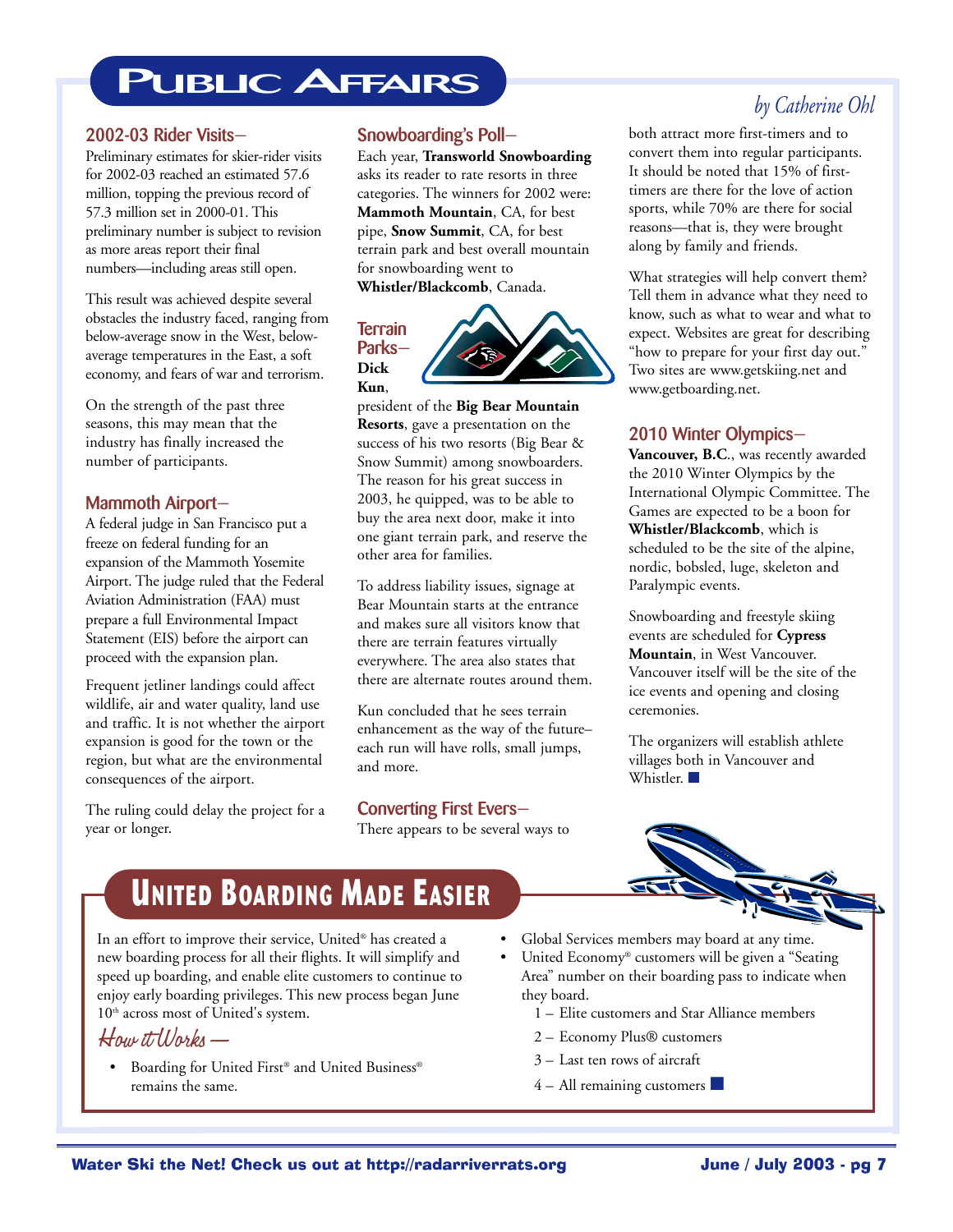

| <b>Exclusive</b>             | Name                                                                                                                                                                       | Indicate below the magazine(s) you would                                                   |  |
|------------------------------|----------------------------------------------------------------------------------------------------------------------------------------------------------------------------|--------------------------------------------------------------------------------------------|--|
| <b>Ski Club Member</b>       | Mailing Address                                                                                                                                                            | like to receive by checking the appropriate                                                |  |
| <b>Offer</b>                 | City<br>$\mathop{\mathrm{Zip}}$<br><b>State</b>                                                                                                                            | box. Also check renewal box if you are cur-<br>rently receiving the magazine. Include SEP- |  |
|                              | Method of Payment: □ Check □ Visa □ MC □ AEX                                                                                                                               | ARATE CHECKS of \$17.97 for EACH.                                                          |  |
| 2 Years of SKI, SKIING,      | Check # or Credit Card Number                                                                                                                                              | $\Box$ Renewal<br>$\Box$ Ski Magazine                                                      |  |
| <b>Freeze, or Transworld</b> |                                                                                                                                                                            | $\Box$ Skiing Magazine<br>$\Box$ Renewal                                                   |  |
| <b>SNOWboarding</b>          | Signature<br>Exp. Date                                                                                                                                                     | $\Box$ Renewal<br>$\Box$ Freeze                                                            |  |
|                              | Radar River Rats / NSCF - Promo Code 9CLU8-NSC<br>Ski Club                                                                                                                 | SNOWboarding<br>$\Box$ Renewal                                                             |  |
| $\frac{1}{2}$ Only \$17.97   | Send completed form and checks (if applicable) or completed credit card information to:<br>NSCF Magazine Program, Attn: Anke C., 929 Pearl St., Ste 200, Boulder, CO 80302 |                                                                                            |  |

### **Ski History Bits**

The History Committee of FWSA is now planning for its annual convention in 2005, a year that marks the  $75<sup>th</sup>$ anniversary of organized skiing in the Far West. The theme will be the history of skisport and its achievements in the region. Among anniversary events being considered are a public day showcasing historical exhibits, a multi-media awards banquet, celebrity presentations and a ski history bookstore. For more information, contact **John Watson**, FWSA History Chairman, at geospace@pacbell.net. ■

## **Chris Rock on the World–**

*You know the world is going crazy when...*

- *the best rapper is a white guy,*
- *the best golfer is a black guy,*
- *the tallest guy in the NBA is Chinese,*
- *the Swiss hold the America's cup,*
- *France is accusing the U.S. of arrogance,*
- *Germany doesn't want to go to war,*
- *and the three most powerful men in the United States are named 'Bush', 'Dick', and 'Colon.'* ■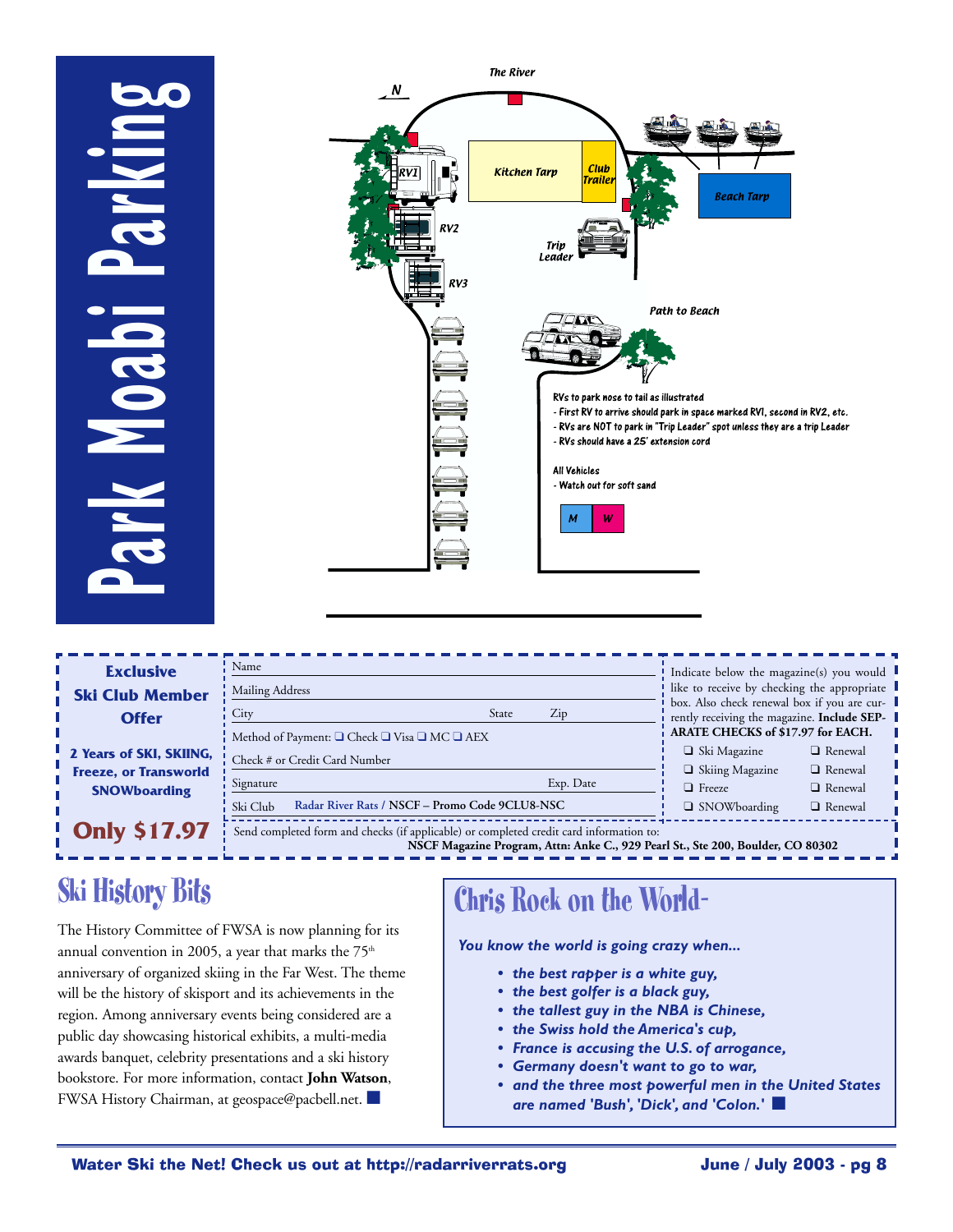## **2003 HEASB Water Ski Club Reservation Application**

(Please, **ONE** reservation form and **ONE** check for **EACH** person **EACH** trip)

| Circle Trip Date: 6/6-8 6/20-22 7/11-13 7/25-27 8/8-10                                                                                                                                                             | $8/22 - 24$ $9/5 - 7$<br>$9/19-21$ $10/3-5$ $10/17-19$                                                                                                                                                                                                                                                                                                                                                                                                                                                                                                                                                                                                                                |
|--------------------------------------------------------------------------------------------------------------------------------------------------------------------------------------------------------------------|---------------------------------------------------------------------------------------------------------------------------------------------------------------------------------------------------------------------------------------------------------------------------------------------------------------------------------------------------------------------------------------------------------------------------------------------------------------------------------------------------------------------------------------------------------------------------------------------------------------------------------------------------------------------------------------|
|                                                                                                                                                                                                                    | E-mail:                                                                                                                                                                                                                                                                                                                                                                                                                                                                                                                                                                                                                                                                               |
|                                                                                                                                                                                                                    |                                                                                                                                                                                                                                                                                                                                                                                                                                                                                                                                                                                                                                                                                       |
|                                                                                                                                                                                                                    |                                                                                                                                                                                                                                                                                                                                                                                                                                                                                                                                                                                                                                                                                       |
|                                                                                                                                                                                                                    |                                                                                                                                                                                                                                                                                                                                                                                                                                                                                                                                                                                                                                                                                       |
| My reservation is for the following: ________Water skier \$89 ________Non-skier child (5-11) \$18                                                                                                                  | Non-skier \$42 Child (4 and under) \$0                                                                                                                                                                                                                                                                                                                                                                                                                                                                                                                                                                                                                                                |
| Make check payable and send with this form to: HEASB WATER SKI CLUB, P.O. Box 3080, El Segundo, CA 90245.                                                                                                          |                                                                                                                                                                                                                                                                                                                                                                                                                                                                                                                                                                                                                                                                                       |
| Reservations must be received two weeks before the trip. Cancellation must be received IN WRITING AT LEAST TWO<br>right to reject a reservation. For further information, call Yvonne before 9 pm at 310/798-2434. | WEEKS before trip date. No substitutions without the Trip Coordinator's permission. The HEASB Water Ski Club reserves the                                                                                                                                                                                                                                                                                                                                                                                                                                                                                                                                                             |
| REQUIRED CARPOOL INFORMATION (your form may be returned if not complete)                                                                                                                                           |                                                                                                                                                                                                                                                                                                                                                                                                                                                                                                                                                                                                                                                                                       |
| specific carpool is not guaranteed. Carpools will be non-smoking.                                                                                                                                                  | The Trip Coordinator will arrange carpools for those wishing to travel with the club. First priority is given to vehicles pulling boats<br>or hauling supplies. Volunteer drivers are needed to provide the remaining transportation, taking AT LEAST two passengers and/or<br>food/drinks. Each passenger will pay the carpool driver for transportation expenses, an amount determined by the driver (typically<br>\$10-\$24). Most carpools leave the LA area on Friday after work and arrive at Park Moabi around midnight. Drivers of arranged/<br>approved carpools will be reimbursed for campground fees AFTER the trailer's packed on Sunday, about 2 pm. Your request for a |
| I agree to carpool as arranged/approved by the Club.                                                                                                                                                               |                                                                                                                                                                                                                                                                                                                                                                                                                                                                                                                                                                                                                                                                                       |
|                                                                                                                                                                                                                    | NOTE: If you choose not to carpool, you will be required to pay campground fees (\$18 per night or \$6 per day use).                                                                                                                                                                                                                                                                                                                                                                                                                                                                                                                                                                  |
| I am available to drive my vehicle to the river.                                                                                                                                                                   |                                                                                                                                                                                                                                                                                                                                                                                                                                                                                                                                                                                                                                                                                       |
|                                                                                                                                                                                                                    |                                                                                                                                                                                                                                                                                                                                                                                                                                                                                                                                                                                                                                                                                       |
|                                                                                                                                                                                                                    |                                                                                                                                                                                                                                                                                                                                                                                                                                                                                                                                                                                                                                                                                       |
|                                                                                                                                                                                                                    |                                                                                                                                                                                                                                                                                                                                                                                                                                                                                                                                                                                                                                                                                       |
| I prefer a ride to the River. Carpool Driver Preference:                                                                                                                                                           |                                                                                                                                                                                                                                                                                                                                                                                                                                                                                                                                                                                                                                                                                       |
|                                                                                                                                                                                                                    |                                                                                                                                                                                                                                                                                                                                                                                                                                                                                                                                                                                                                                                                                       |
| I would like a hookup on the point. (A limited number of hook-ups are available.)                                                                                                                                  |                                                                                                                                                                                                                                                                                                                                                                                                                                                                                                                                                                                                                                                                                       |
|                                                                                                                                                                                                                    | $\overline{1}$ $\overline{1}$ $\overline{1}$ $\overline{1}$ $\overline{1}$ $\overline{1}$ $\overline{1}$ $\overline{1}$ $\overline{1}$ $\overline{1}$ $\overline{1}$ $\overline{1}$ $\overline{1}$ $\overline{1}$ $\overline{1}$ $\overline{1}$ $\overline{1}$ $\overline{1}$ $\overline{1}$ $\overline{1}$ $\overline{1}$ $\overline{1}$ $\overline{1}$ $\overline{1}$ $\overline{$                                                                                                                                                                                                                                                                                                  |

• Hook-ups will be assigned on a first signed-up basis. Hook-ups are \$35 a night. We reimburse up to \$18 a night.

I am willing to be a trip leader (reimbursement will be based on people count up to \$89 per trip leader).

#### **MEMBERSHIP**

You must be a member of the HEASB Water Ski Club. The membership fee and application MUST be sent to **Cathy Schulte** at the location listed on the membership form. **(DO NOT INCLUDE MEMBERSHIP WITH THIS FORM.)**

I have paid my membership fee: \_\_\_\_\_\_\_ (Initial) (Non-skiers aged 0-11, membership not required)

#### **WAIVER MUST BE SIGNED AND ACCOMPANY PAYMENT**

I am aware that participation in the RADAR RIVER RATS' events, has, in addition to the usual risks, dangers and hazards associated with travel, water skiing, air chairing, skurfing and boating, including, but not limited to: boarding, riding and disembarking boats; changing weather conditions, exposed rock, earth, trees or other natural objects; the condition of the water, skis and boats; impact or collision with other skiers, boaters, jet skiers; the failure to ski safely or within one's own ability or within designated areas; negligence of other skiers, boaters and jet skiers and negligence on the part of the organizations or their staff. I am also aware that the risks, dangers and hazards referred to above exist throughout the area and that many are unmarked. I FREELY ACCEPT AND FULLY ASSUME ALL SUCH RISKS, DANGERS AND HAZARDS AND THE POSSIBILITY OF PERSONAL INJURY, DEATH, PROPERTY DAMAGE OR LOSS, RESULTING THEREFROM.

**PARTICIPANT** (Please print clearly) **SIGNATURE** (Parent if under age) Revised 3/03